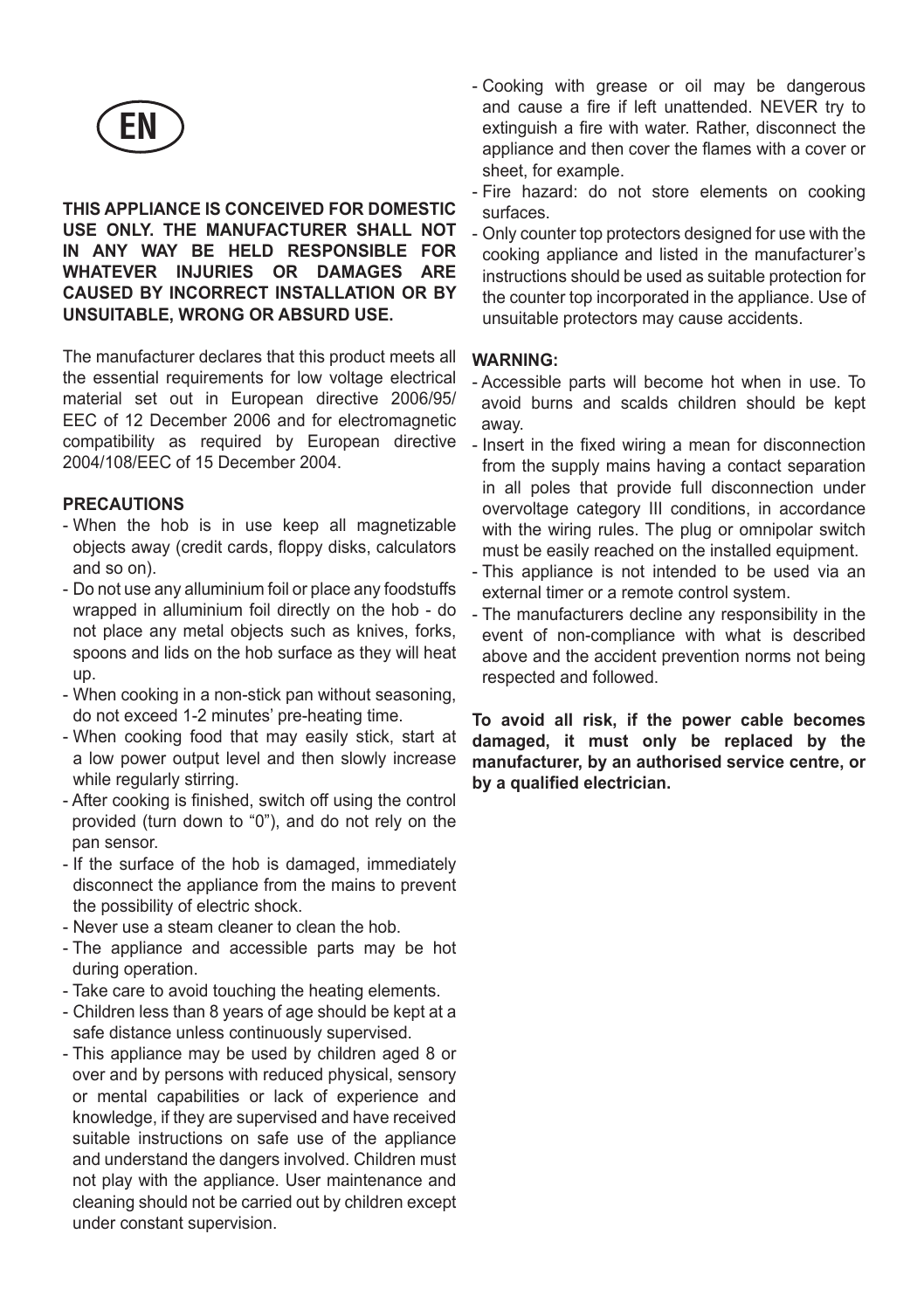#### **Use**

# **TOUCH CONTROL HEATING ELEMENTS**

Touch sensitive keys

All operations can be performed using touch sensitive keys located on the front of the control board; each key has a corresponding display. All actions are confirmed by an audible signal.

#### **OPERATING PRINCIPLE (Fig. 1)**

It exploits the electromagnetic properties of most cooking vessels.

The coil (inductor) which produces the electromagnetic field is operated and controlled by the electronic circuit.

The heat is transmitted to food by the cooking vessel itself.

The cooking process takes place as described below.

- loss of heat is minimum (high efficiency)
- the system stops automatically when the vessel is removed or even just lifted from the hob
- the electronic circuit guarantees maximum flexibility and fine adjustments.

 $(Fiq 1)$ 

- 1 Vessel
- 2 Induced current
- 3 Magnetic field
- 4 Inductor
- 5 Electronic circuit
- 6 Power supply

#### **USER'S INSTRUCTIONS (FIG. 2)**

- 1 ON/OFF
- 2 Minus (HL)
- 3 Plus + (HL)
- 4 Setting level display (HL)
- 5 Double Circuit
- 6 Dual circuit pilot light
- 7 Minus (TIMER)
- 8 Plus + (TIMER)
- 9 Timer Display
- 10 Safety lock
- 11 Safety lock indicator LED
- 12 Minus (Induction)
- 13 Plus + (Induction)
- 14 Setting level display (Induction)
- 15 Timer Indicator LED

#### **Installation**

All operations relative to installation (electric connection) should be carried out by skilled personnel in conformity with the rules in force.

As for the specific instructions see part pertaining to installer.

#### **Switching the Touch Control ON/OFF "Z"**

After mains voltage is applied the control initializes for approx. 1 second before it is ready for operation.

After a reset all displays and LEDs glow for approx. 1 second. When this time is over all displays and LEDs extinguish and the control is in the stand-by mode. Safety lock is activated and the safety lock indicator LED is illuminated (11).

Before turning on the hob and operating the controls, press the safety lock button (10) for two seconds to unlock the keypad for normal operation.

Press the ON/OFF (1) button to switch the touch control on.

The cooking zone displays show a static "0".

If a cooking zone is in the "hot" status, the display shows a static "H" instead of "0".

After switching-ON the electronic control remains activated for 10 seconds. If no cooking zone or timer selection follows within this period of time, the electronic control automatically switches back into the stand-by-mode. The control can only be switched-ON if it identifies the ON/OFF (1) key alone being operated. Should it recognize ON/OFF (1) key activation other than that, the control remains in the standby- mode.

If the child safety feature is active when switching on, the Safety lock indicator (11) lights up. When the Touch Control is ON it can be switched- OFF at any time by operating the ON/OFF (1) key. This is also valid if the control has been locked (activated child safety feature).

The ON/OFF (1) key has always priority in the switch-OFF function.

#### **Automatic switch-OFF (only induction)**

When the control is ON it automatically switches-OFF after 10 seconds if no cooking zone or select key has been operated within this period of time. If no pan is placed on a cooking zone after selecting a power level for that area on the hob, it will automatically turn off after 1 minute.

#### **Switching a cooking zone ON and OFF**

First place the pan in the chosen cooking zone. If the pan is not present the system cannot be switched on the correspondent zone.

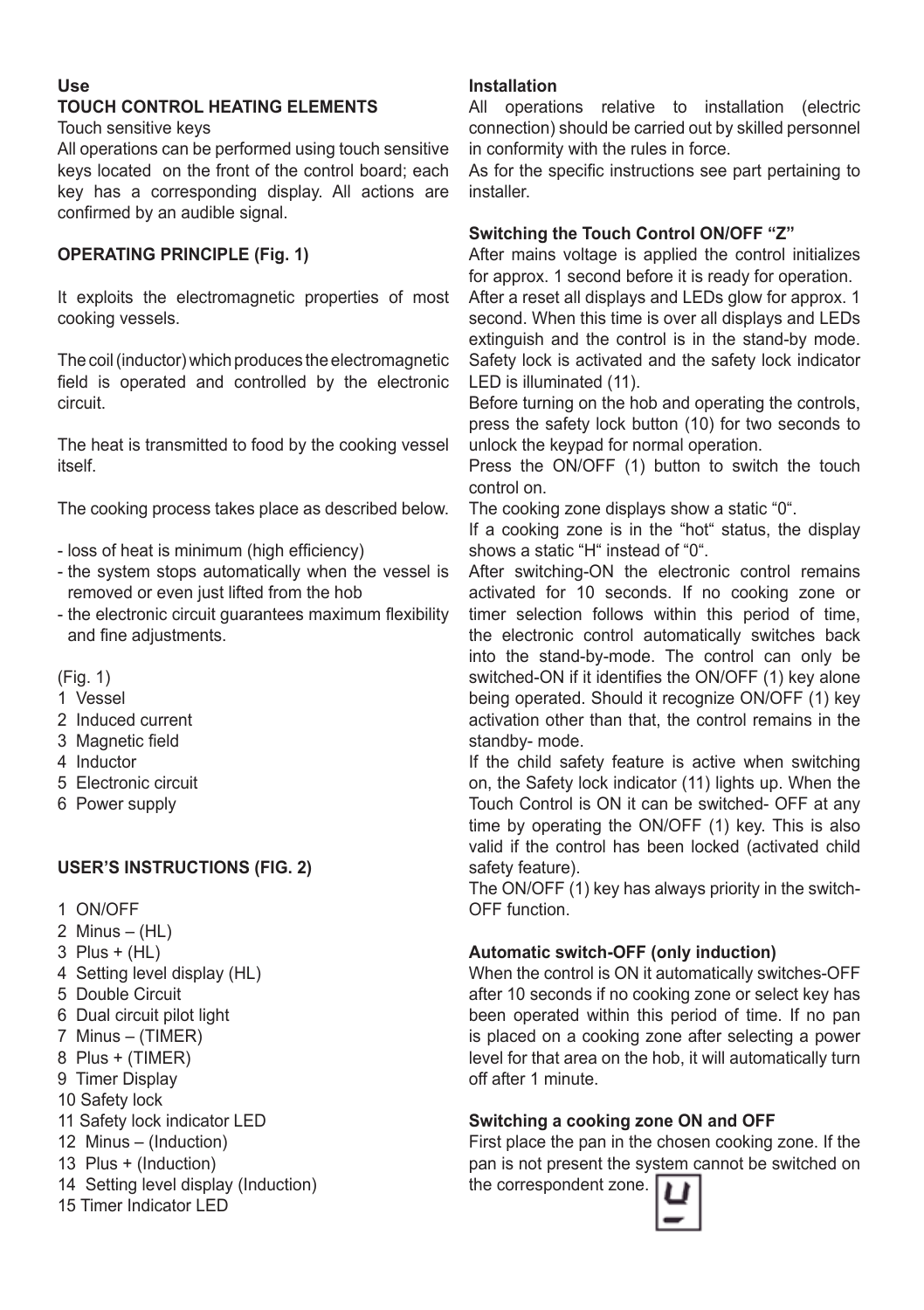When the touch control is on, a cooking zone may be selected by pressing the UP +  $(3)$  or DOWN -  $(2)$ in HL and UP  $+$  (13) or DOWN (12) buttons on the corresponding area.

The display (4)/(14) for the chosen cooking zone will show the selected power level. If the cooking zone is "hot", "H" and "0" are alternately displayed.

Press the UP + (3) or DOWN - (2) in HL and UP + (13) or DOWN (12) button to select a setting and the zone after some minutes. will begin to heat up.

Once the cooking zone has been selected, the setting can be selected by keeping the PLUS (3) button pressed down. The setting begins at level 1 and increases by 1 level every 0.4 seconds. When setting **Residual heat indicator**  "9" is reached, the setting will not be changed further. If the setting level has been selected using the MINUS (2) button, the start level is "9" (maximum level). Keep the button pressed down to lower the active level by 1 every 0.4 seconds. When setting "0" is reached, there will be no further setting changed. The setting can only be changed by pressing the MINUS (2) or PLUS Heating-up and cooling down will be calculated (3) button again.

#### **Switching a cooking zone off**

Pressing the UP (3 or 13) and DOWN (2 or 12) After switching-OFF the cooking zone the respective buttons at the same time will reset the power level to display shows "H" until the assigned cooking zone 0. Alternatively, the MINUS button (2 or 12) can be temperature is mathematically in a uncritical level. (≤60°C). used to reduce the setting level to 0.

displayed.

#### **Switching-OFF all cooking zones**

Pressing the ON/OFF (1) button at any time will cause all cooking zones to switch off immediately. In the standby- mode an "H" appears on all cooking zones which are "hot". All other cooking zone displays are not illuminated.

#### **Wattage settings**

The output of the cooking zones can be set in 9 steps **Protection against unintended switching-ON**  means of LED displays.

#### **Boost function**

The booster function can be activated for the required cooking zone by selecting power level 9 and then pressing the UP (3) button. By means of this function certain cooking zones are enabled to receive power over the nominal (the number of boostable cooking zone depends on the power available on a partial modules which is to be lees than total hob power ). If the desired cooking zone has the capacity to activate the booster, the display shows a "P" symbol. If there

is insufficient available power, the power level indicator for the cooking zone that needs to automatically reduce power will display "r" for 3 seconds, following which the power level will decrease to the previous setting.

The boosting time is limited to 10 min to protect cooking utensils. After the booster is switched off automatically, the cooking zone continues operation on power level "9". The booster can be reactivated

In case that the pan is removed from the cooking zone during boosting, the boosting function remains active and boosting time continues.

It is meant to indicate to the user that the glass ceramic has a dangerous touch temperature in the circumference of a cooking zone. The temperature will be determined following a mathematical model and the remaining residual heat will be indicated by means of "H" on the corresponding 7-segment display.

dependent on:

 $\cdot$  the selected setting  $(.0^{\circ}$  to  $.9^{\circ})$ 

· the ON/OFF time.

#### If a cooking zone is "hot", "H" and "0" will be alternately **Automatic power OFF function (operating time limitation)**

Dependent on the selected setting, every cooking zone will be switched-OFF after a defined maximum operation time if no operation of the assigned cooking zone follows within this time period. Every change of the cooking zone condition (by means of the PLUS-, MINUS- key) puts back the maximum operation time of this cooking zone to the initial value of the operating time limitation.

- which are indicated by the figures "1" thru "9" by · If the electronic control realizes a continuous operation of keys for approx. 10 seconds, it switches OFF automatically.
	- · If no cooking zone is activated within 10 seconds of switching on the touch control, this will revert to stand-by status.
	- · When the control is switched- ON the ON/OFF-key has priority over all other keys, so that the control can be switched-OFF anytime, even in case of multiple or continuous operation of keys.
	- In the stand-by mode a continous operation will not be signalized. However, before the electronic control can be switched-ON again, it has to recognize that all keys are not operated.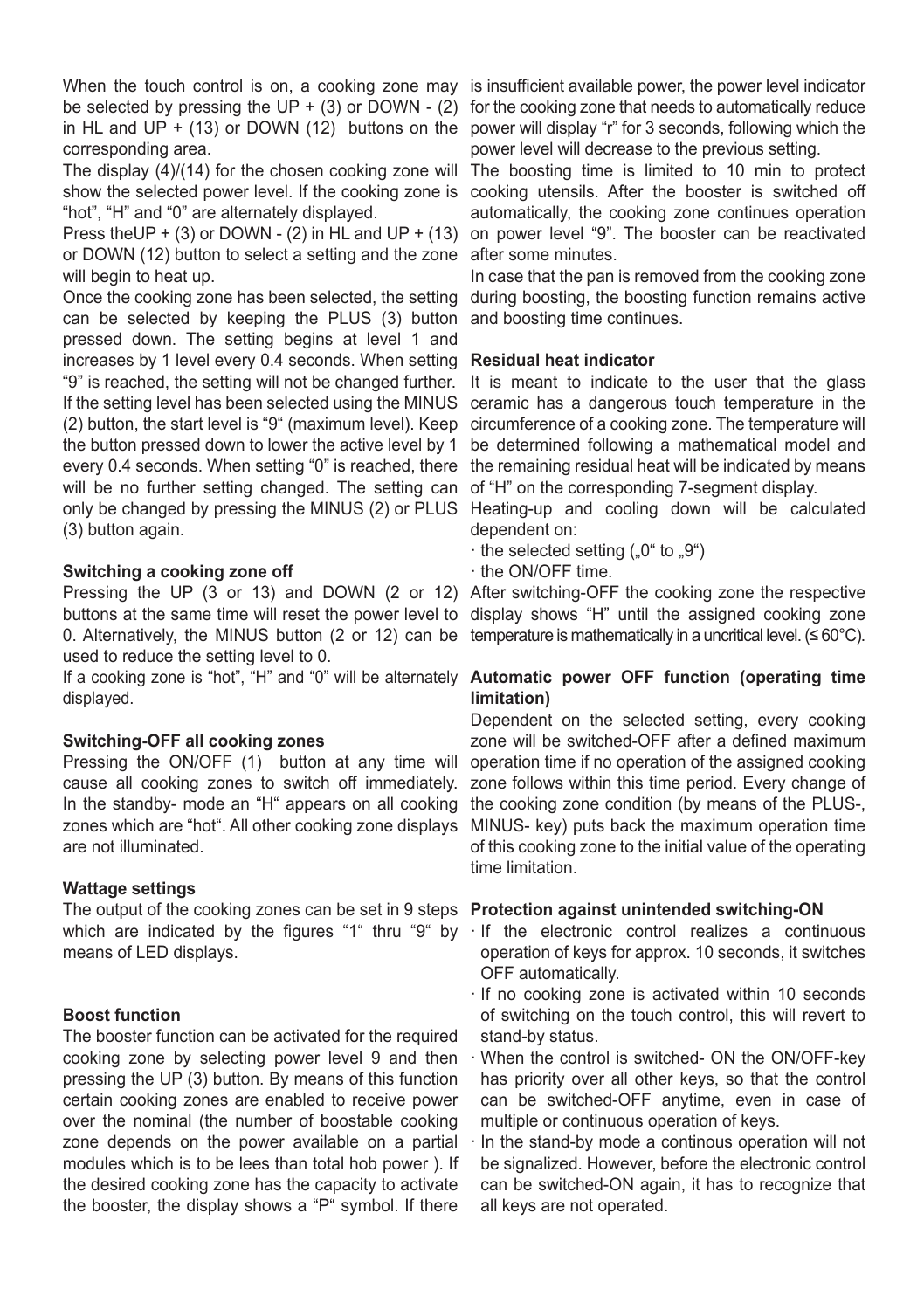#### **◊ Child safety feature:**

#### **Key lock:**

To activate the child safety lock after switching on the touch control, press the safety lock button (10) for 1 second and the safety lock indicator LED will illuminate (11).

The safety lock function may be activated either when TIMER (8). The new timer setting will start 5 seconds cooking zones are active or when the appliance is fully after programming the new timer setting. switched off.

The electronic control remains in a locked condition To deactivate the timer function at any time press until it gets unlocked, even if the control has been simultaneously the UP TIMER (7) and DOWN TIMER switched-OFF and -ON in the meantime. Also a reset (8). Pressing the DOWN TIMER (8) button until the of the control (after a voltage drop) does not cancel timer display (9) shows "00" also deactivates the timer the key lock.

#### **Unlocking for cooking purposes:**

button (10) for 1 second and the safety lock indicator LED will be extinguished (11).

#### **Audible signal (buzzer)**

While the control is in operation the following activities will be signaled by means of a buzzer:

- · normal key activation with a short sound signal.
- · continuous operation of keys over a longer period of time (\_10 seconds) with a longer, intermittent sound signal.

#### **Timer function (optional)**

The timer function works as follows:

· Timer function for a selected cooking zone, from 1 to 99 min: at the end of the set time, an acoustic signal will be emitted and the timed zone will be turned off. All three cooking zones may be programmed independently to different timer settings.

#### **Timer programming on cooking zones**

TIMER (7). The timer display will show "00" (9) and the symbol "t" will appear on the power level displays - flat- and thickbottomed vessels Press the power level UP (3 or 13) or DOWN (2 or 12) button on the cooking zone to be timed; the desired zone is selected and the timer indicator LED illuminates (15) for the selected zone.

Having selected the zone to be timed, press UP between 1 and 99 minutes. Holding the time selection buttons pressed will cause the time to increase or decrease more quickly.

If no cooking zone is selected for the timer - we do not recommend the use of any glass, ceramic, function within 5 seconds, the timer function will be automatically deactivated.

After selecting the cooking zone to be timed, the time must be selected within 5 seconds; otherwise, the timer function will be automatically deactivated.

The selected time will start 5 seconds after setting the timer. The timer setting can be modified during timer cycle by pressing the buttons UP TIMER (7) or DOWN

function.

To unlock the touch control, press the safety lock zone will switch off and the timed zone indicator (15) When the set time has elapsed, the selected cooking and time indicator (9) LEDs will switched off while a warning beep will sound for 1 minute. To cancel this acoustic warning before the set time has elapsed, press any button on the touch control.

#### **Control of multiple circuits**

#### Hob with double zone.

When a dual cooking zone is activated, the two circuits are switched on at the same time. Activation of the external circuit is indicated by a pilot light (6). If only the internal circuit is to be switched on, the external circuit can be switched off using the dual circuit button (5). Press the dual circuit button (5) again to re-activate the external circuit and the corresponding pilot light (6) will switch on.

#### **Cooking vessels (Fig. 3)**

- a magnet-attracting vessel may be a suitable vessel for induction cooking
- Activate the timer by pressing UP TIMER (8) or DOWN prefer vessels which are especially declared to be suitable for induction cooking
	-
- for each cooking zone for which the timer is being set. a vessel with the same diameter as zones ensures the maximum exploitation of power
	- a smaller vessel reduces power exploitation, but does not cause any energy loss We would anyhow not recommend the use of vessels with diameters smaller than 10 cm.
- TIMER (7) or DOWN TIMER (8) to select a time stainless-steel vessels with multi-layer or ferritic stainless-steel bottoms when specifically suited for induction cooking
	- cast-iron preferably enamel-bottomed vessels to avoid scratching the pyroceram surface
	- earthenware, alluminium, copper or non-magnetic (austenitic) stainlesssteel vessels.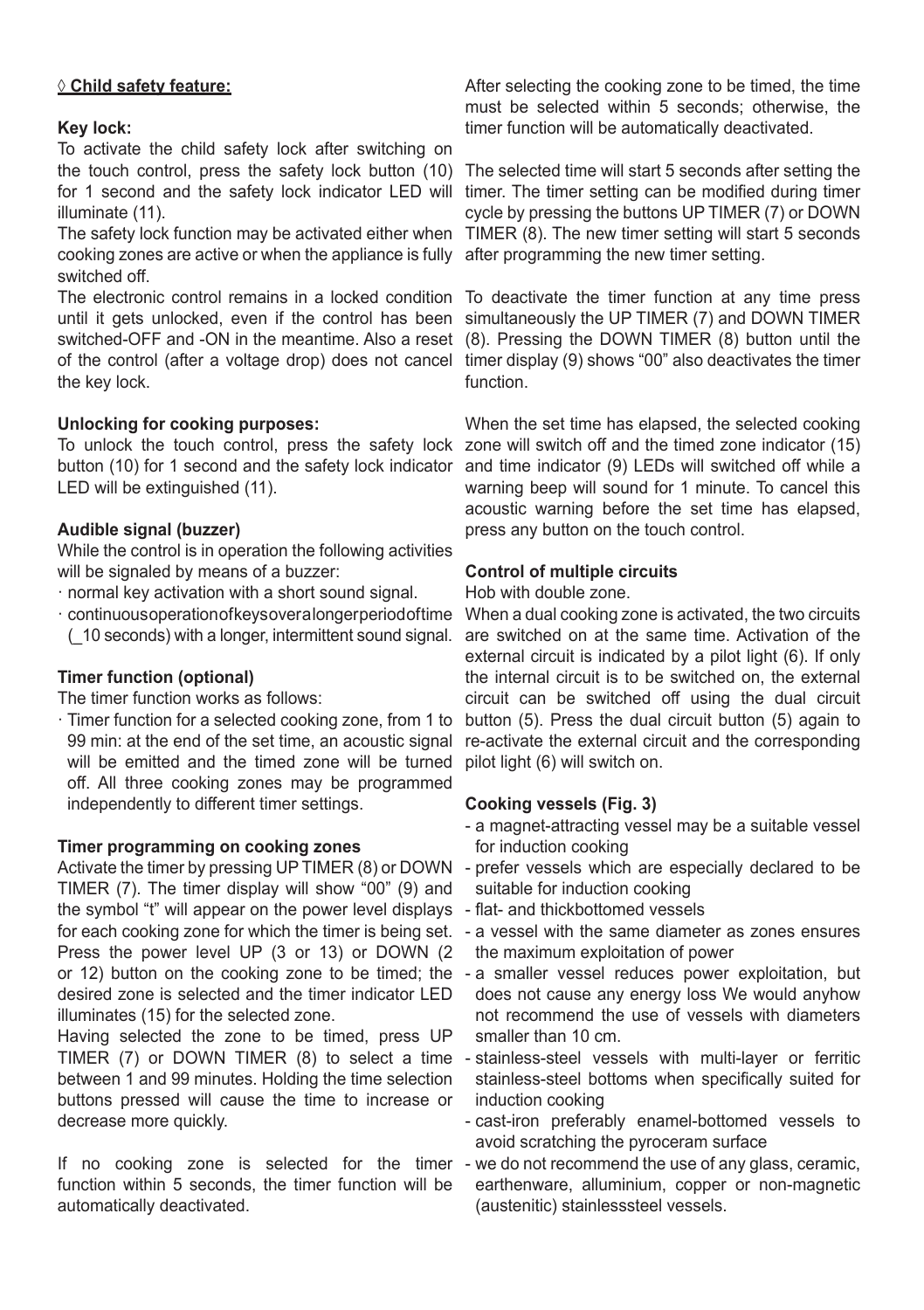#### **Maintenance (Fig. 4)**

By means of a scraper immediately remove any alluminium foil bits, food spills, grease splashes, sugar marks and other high sugarcontent food from the surface in order to avoid damaging the hob.

Subsequently clean the surface with some towel and appropriate product, rinse with water and dry by means of a clean cloth. Under no circumstance should sponges or abrasive cloths be used; also avoid using aggressive chemical detergents such as oven sprays and spot removers.

# **Installer's Instructions**

#### **Installation**

These Instructions are for the qualified technician, as a guide to installation, adjustment and maintenance, according to the laws and standards in force. These operations must always be carried out when the appliance has been disconnected from the electric system.

#### **Positioning (Fig. 5)**

The fixture is especially designed for fitting into a work-top as shown in the corresponding figure.

Place the supplied sealing agent along the hob perimeter.

Do not install the hob over an oven; in case you do, make sure of the following:

- the oven is equipped with an appropriate cooling system
- there is no warm-air leakage from the oven towards the hob
- suitable air-inlets are provided as shown in the figure.

#### **Electrical connection (Fig. 6)**

Prior to carrying out the electrical connection, please ensure that:

- the plant characteristics are such as to follow what is indicated on the matrix plate placed at the bottom of the working area;
- that the plant is fitted with an efficient earth connection, following the standards and law provisions in force.

The earth connection is compulsory in terms of the law.

Should there be no cable and/or plug on the equipment, use suitable absorption material for the working temperature as well, as indicated on the matrix plate. Under no circumstance must the cable reach a temperature above 50°C of the ambient temperature.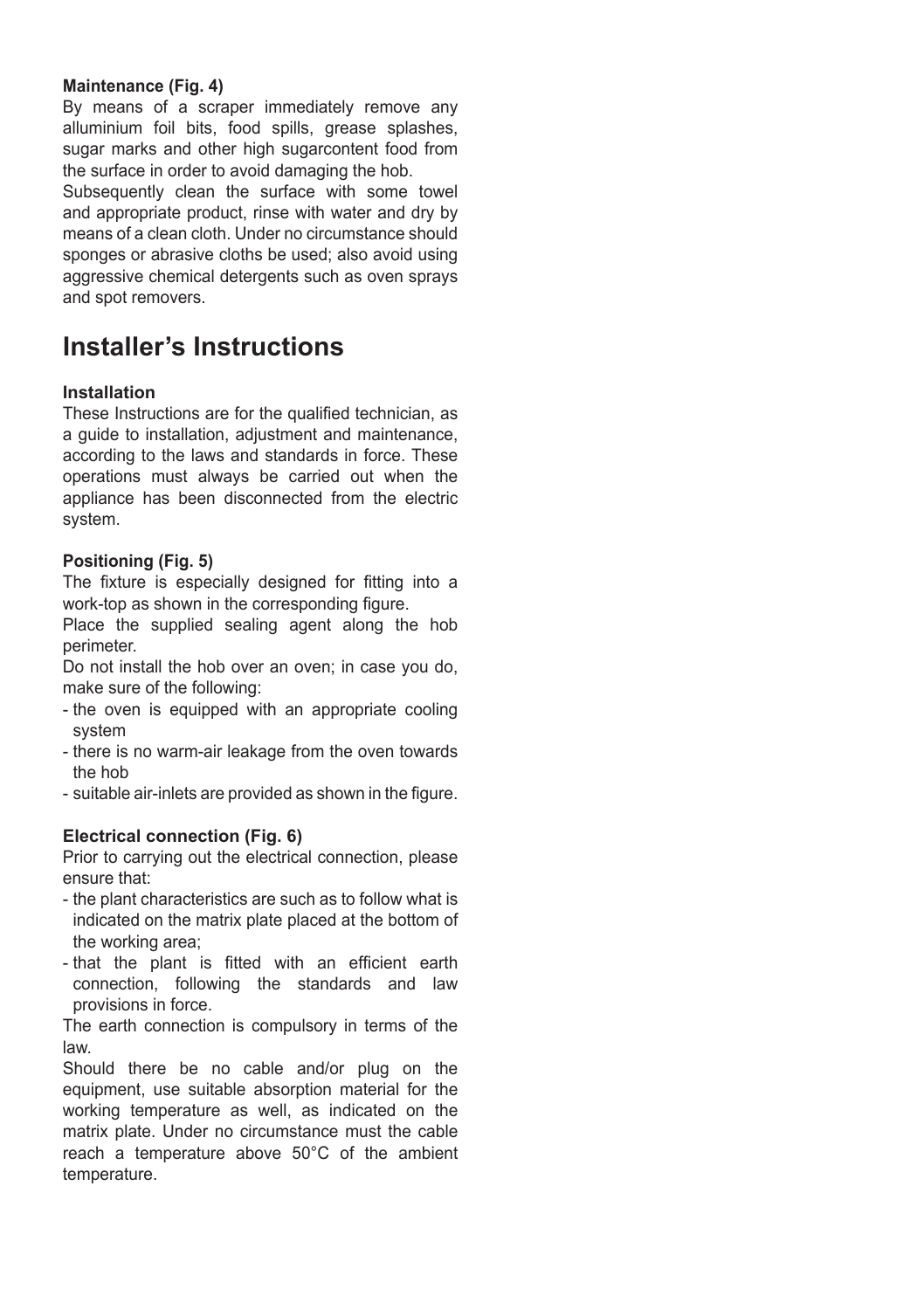

# **THÔNG TIN CHUNG**

**THIẾT BỊ NÀY CHỈ ĐƯỢC THIẾT KẾ ĐỂ SỬ DỤNG TRONG GIA ĐÌNH. NHÀ SẢN XUẤT SẼ KHÔNG CHỊU BẤT CỨ TRÁCH NHIỆM GÌ VỀ CÁC THIỆT HẠI, TAI NẠN DO VIỆC LẮP ĐẶT KHÔNG ĐÚNG HAY SỬ DỤNG KHÔNG ĐÚNG CÁCH, DO CỐ Ý HOẶC LẠM DỤNG.**

Nhà sản xuất cam kết sản phẩm này đáp ứng tất cả các yêu cầu thiết yếu với vật liệu điện áp thấp quy định trong chỉ thị Châu Âu 2006/95/EEC ngày 12 tháng 12 năm 2006 và tương thích điện từ như quy định trong chỉ thị Châu Âu 2004/108/EEC ngày 15/12/2004.

#### **THẬN TRỌNG**

- Khi sử dụng bếp, nên dùng các nồi nấu có đường kính tương đương với đường kính của vùng nhiệt.
- Tránh để chất lỏng chảy tràn, do đó khi chất lỏng sôi hay đang được hâm nóng trong bất kỳ trường hợp nào, nên giảm lượng nhiệt cung cấp.
- Nếu phần bên dưới của thiết bị sau khi cài đặt thông với phần dưới của hộc tủ thì cần lắp đặt một bảng ngăn để đảm bảo khoảng cách như đã được chỉ định như trong hình.
- Không để bếp hoạt động mà không có xoong nồi trên mặt bếp hoặc chỉ có xoong nồi và chảo không.
- Không đặt vật bằng kim loại như dao, nĩa, muỗng, và nắp đậy lên mặt bếp vì đây là những dụng cụ có khả năng dẫn nhiệt tốt.
- Khi nấu ăn bằng chảo chống dính mà không có thêm gia vị, không để thời gian làm nóng vượt quá 1 - 2 phút
- Khi nấu thực phẩm dễ dính, bắt đầu bằng mức điện nhỏ và sau đó tăng dần dần trong quá trình khuấy.
- Nếu bề mặt bếp bị hỏng, ngay lập tức ngắt kết nối giữa bếp và nguồn để phòng tránh khả năng bị điện giật.
- Không bao giờ sử dụng thiết bị vệ sinh bằng hơi nước để vệ sinh bếp
- Thiết bị và các bộ phận có thể nóng trong quá trình hoạt động.
- Cẩn thận để tránh chạm vào các bộ phận làm nóng.
- Những người bị suy giảm năng lực hành vi thể chất hoặc tinh thần (bao gồm cả trẻ em) không phù hợp sử dụng thiết bị này hoặc những người không có kinh nghiệm hoặc hiểu biết về thiết bị nếu không có sự giám sát hoặc hướng dẫn sử dụng bếp bởi người giám hộ.
- Trẻ em phải được giám sát để đảm bảo không chơi đùa xung quanh thiết bị.
- Bảo trì, sử dụng và làm sạch thiết bị không nên được thực hiện bởi trẻ em ngoại trừ dưới sự giám sát.
- Nấu ăn với dầu mỡ có thể nguy hiểm và gây cháy nếu không chú ý. KHÔNG BAO GIỜ cố gắng dập tắt một đám cháy bằng nước. Thay vào đó, hãy ngắt kết nối và sau đó dập tắt ngọn lửa bằng tấm hay màn
- Nguy hiểm: không lưu trữ đồ vật trên bề mặt nấu ăn.
- Chỉ những mặt kệ bếp thiết kế để sử dụng với các thiết bị nấu ăn được liệt kê trong hướng dẫn của nhà sản xuất nên được sử dụng để bảo vệ thiết bị. Sử dụng những mặt kệ bếp không phù hợp có thể gây tai nạn
- Để các vật có từ tính ra xa khi đang sử dụng bếp (thẻ tín dụng, đĩa mềm, máy tính…)
- Sau khi nấu xong, tắt bếp bằng bảng điều khiển (Giảm về "0") và đừng lệ thuộc vào cảm biến chảo.

#### **CHÚ Ý:**

- Các phụ kiện của bếp sẽ trở nên nóng khi sử dụng. Để tránh bị bỏng, trẻ em cần phải tránh xa.
- Lắp thêm vào dây điện cố định một thiết bị để ngắt kết nối với nguồn điện chính cách ly với các cực và có thể ngắt kết nối hoàn toàn khi điện áp vượt mức loại III theo quy định về dây điện.
- Thiết bị này không được sử dụng thông qua bộ hẹn giờ bên ngoài hoặc hệ thống điều khiển từ xa.

Nhà sản xuất không chịu trách nhiệm trong trường hợp không tuân thủ những mô tả nêu trên và không tuân thủ các tiêu chí về phòng ngừa tai nan.

**Để tránh toàn bộ rủi ro, nếu cáp điện bị hỏng, phải được thay thế bởi nhà sản xuất, trung tâm bảo hành đuợc ủy quyền hoặc nhân viên kỹ thuật chuyên nghiệp.**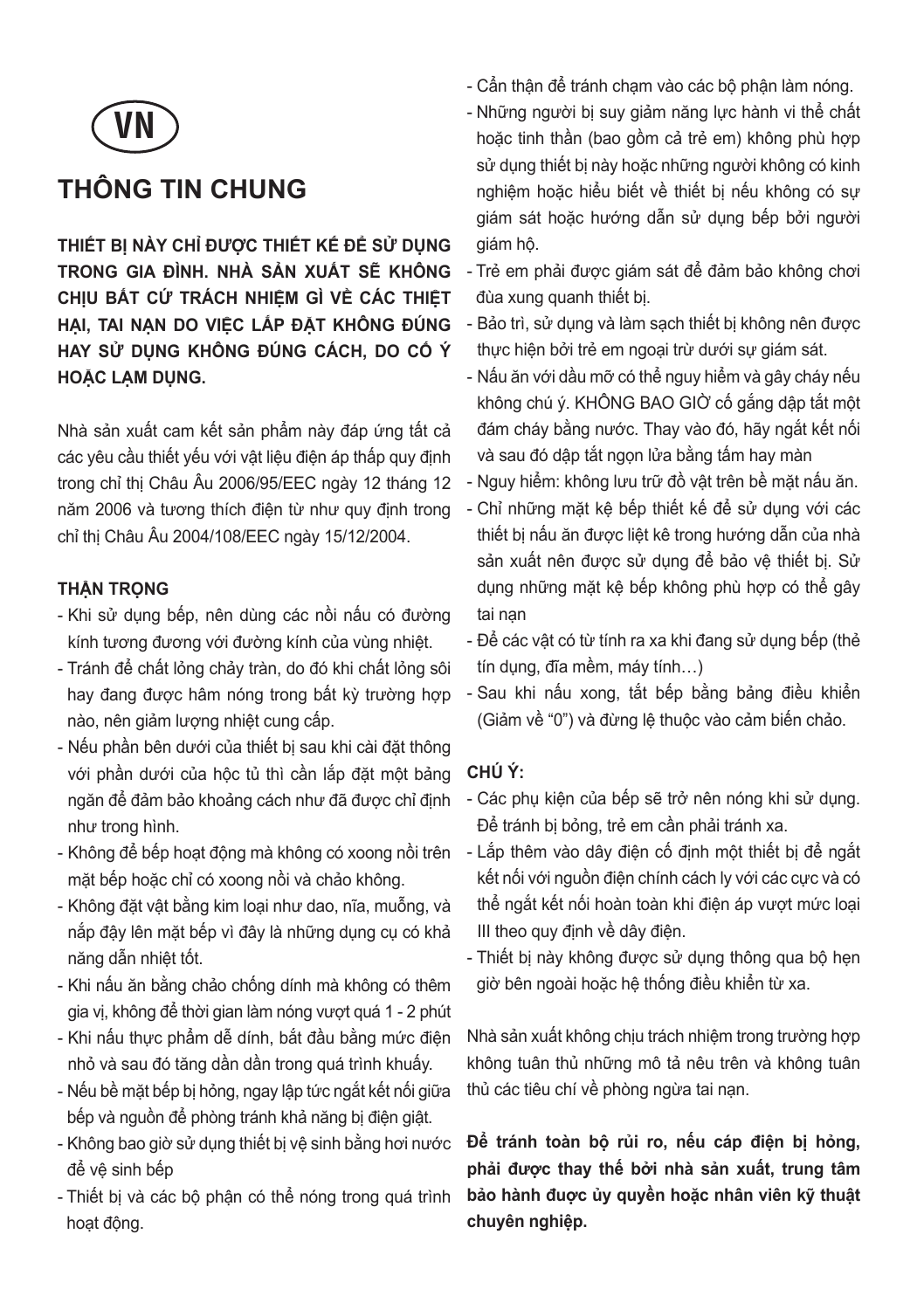#### **Nguyên tắc hoạt động (Hình 1)**



#### **Hình 1**

#### **Chú thích**

- 1 Dụng cụ nấu ăn
- 2 Bộ phận tạo từ trường của dụng cụ nấu ăn
- 3 Trường điện từ
- 4 Cuộn cảm biến từ
- 5 Mạch điện tử
- 6 Nguồn cấp điện

Bếp tận dụng được toàn bộ các thuộc tính điện từ của hầu hết các loại dụng cụ nấu ăn.

Các cuộn cảm biến sản sinh ra trường điện từ được vận hành và điều khiển bởi một mạch điện tử.

Nhiệt được truyền tới thực phẩm thông qua dụng cụ nấu ăn.

Quá trình nấu sẽ diễn ra như mô tả dưới đây:

- Tối thiểu hóa sự tổn thất nhiệt (hiệu suất cao)

- Hế thống sẽ tự động dừng khi nồi bị di chuyển hoặc thậm chí chỉ vừa nhắc ra khỏi bếp.

- Mạch điện tử đảm bảo tính linh hoạt tối đa và hiệu chỉnh tốt.

**Hướng dẫn cho người dùng (Hình 2)**



- 1 Nút bật/ tắt nguồn
- 2 Nút giảm công suất vùng nấu điện
- 3 Nút tăng công suất vùng nấu điện
- 4 Màn hình hiển thị công suất vùng nấu điện
- 5 Nút chọn thay đổi kích thước vùng nấu
- 6 Đèn báo thay đổi kích thước vùng nấu
- 7 Nút giảm thời gian nấu
- 8 Nút tăng thời gian nấu
- 9 Màn hình hiển thị thời gian cài đặt
- 10 Khóa an toàn trẻ em
- 11 Đèn LED hiển thị khóa an toàn
- 12 Nút giảm công suất vùng nấu từ
- 13 Nút tăng công suất vùng nấu từ
- 14 Màn hình hiển thị công suất vùng nấu từ
- 15 Đèn LED báo hiệu vùng nấu đang được kích hoạt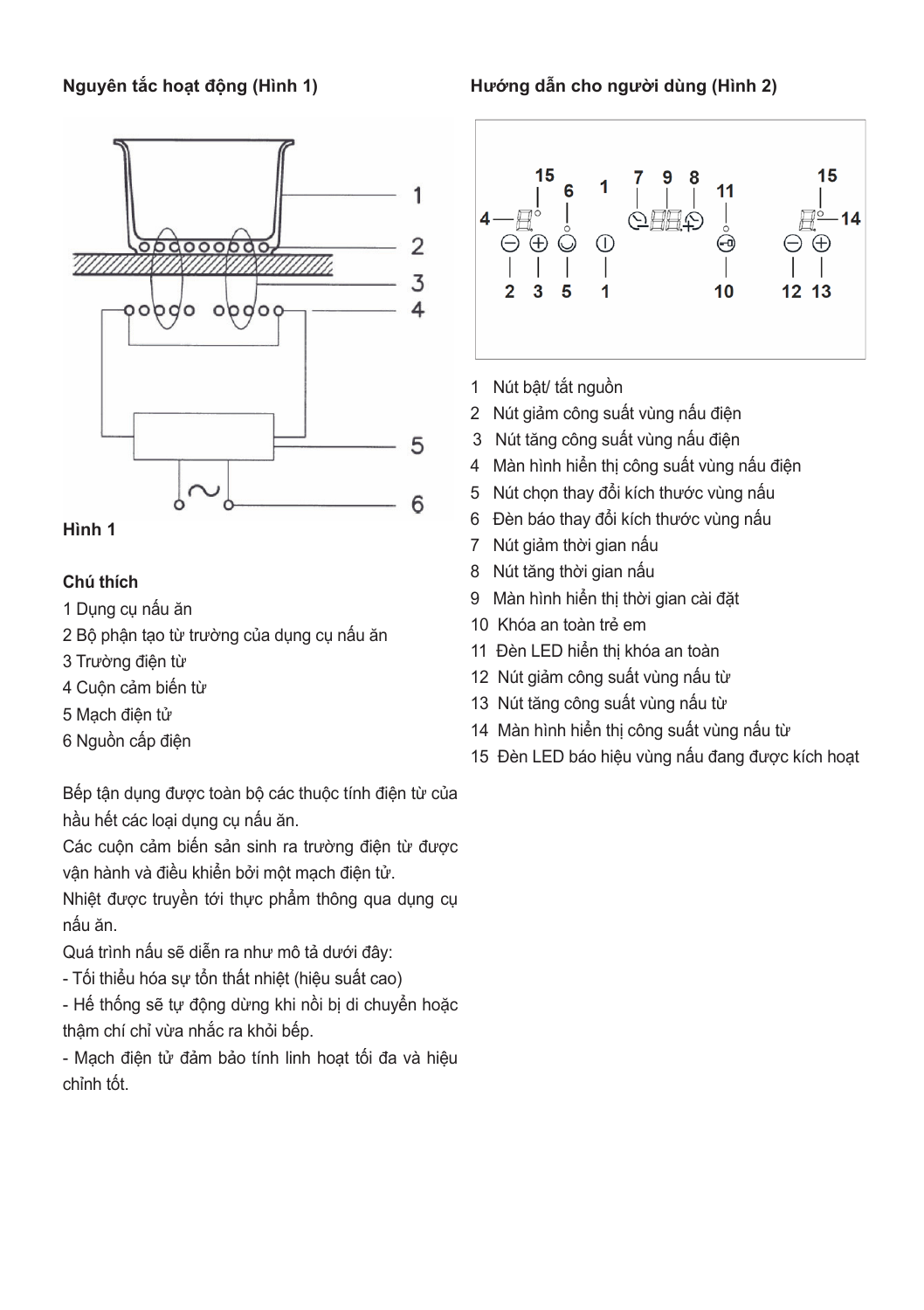#### **LẮP ĐẶT**

Toàn bộ hoạt động liên quan tới việc lắp đặt (kết nối điện) phải do kỹ thuật viên có chuyên môn, hoặc đã qua đào tạo và có chứng nhân của Häfele thực hiện theo các quy định hiện hành. Xem phần liên quan tới lắp đặt để biết các hướng dẫn cụ thể.

#### **ĐIỀU KHIỂN BẬT/ TẮT CẢM ỨNG**

Sau khi kết nối với nguồn cấp chính, màn hình điều khiển mất 1 giây để khởi động. Sau khi thiết lập lại, toàn bộ màn hình và đèn LED nhấp nháy trong 1 giây. Sau 1 giây, tất cả đèn LED và màn hình hiển thị sẽ ở chế độ chờ. Khóa an toàn được kích hoạt và đèn LED hiển thị khóa an toàn sẽ sáng.

Trước khi bật bếp và và bảng điều khiển, bấm phím khóa an toàn "10" trong 2 giây để mở khóa bàn phím cho bếp hoạt động bình thường.

Có thể BẬT MÀN HÌNH bằng cách bấm phím ON/OFF "1". Màn hình hiển thị sẽ hiện giá trị "0". Các biểu tượng cảnh báo có thể xuất hiện tại các khu vực nấu quá nóng [H] được hiển thị luân phiên với [0]. Dòng điện vẫn duy trì tình trạng được kích hoạt trong 10 giây. Nếu không lựa chọn chế độ nấu hoặc giới hạn thời gian trong giai đoạn này, dòng điện sẽ tự động thiết lập lại về chế độ chờ. Chỉ có thể bật màn hình hiển thị bằng cách bấm phím nguồn "1". Trong trường hợp bấm thêm một phím khác (đơn lẻ hoặc cùng lúc với phím nguồn), bảng điều khiển sẽ vẫn duy trì ở trạng thái chờ.

Trong trường hợp "Chức năng khóa an toàn trẻ em" hoạt động khi NGUỒN BẬT, đèn LED hiển thị khóa an toàn sẽ sáng. Bấm phím ON/OFF "1" trên bảng điều khiển ở trạng thái BẬT, có thể tắt tính năng Điều khiển Cảm ứng bất kỳ lúc nào. Chế độ này cũng được áp dụng đối với các chức năng điều khiển bị khóa (khóa khi có trẻ em). Phím ON/OFF luôn luôn được ưu tiên với chức năng TẮT NGUỒN.

### **TẮT TỰ ĐỘNG (chỉ cho vùng nấu từ)**

Màn hình hiển thị chuyển trang thái từ ON sang OFF sau 10 giây, với điều kiện khu vực nấu không được kích hoạt hoặc không nhấn phím chọn nào trong thời gian đó. Nếu không có bất kỳ nồi được đặt trên vùng nấu sau khi đã chọn mức nhiệt cho vùng nấu đó, bếp sẽ tự động tắt sau 1 phút.

## **BẬT/TẮT Khu vực nấu**

Đầu tiên, đặt nồi/chảo lên khu vực nấu đã chọn. Nếu nồi/chảo không được đặt lên bếp, hệ thống sẽ không thể kích hoạt chức năng nấu ở khu vực tương ứng và

màn hình sẽ thể hiện biểu tượng:

Trong trường hợp màn hình ở trạng thái ON, có thể chọn khu vực nấu bằng cách nhấn vào nút UP + "3" hoặc DOWN – "2" trên HL và UP + "13" hoặc DOWN "12" trên khu vực tương ứng.

Màn hình ở trạng thái (4)/(14) cho khu vực nấu đã chọn sẽ thể hiện mức công suất được chọn. Nếu vùng nấu nóng, "H" và "0" sẽ hiển thị luân phiên.

Nhấn nút UP + "3" hoặc DOWN – "2" trên HL và UP + "13" hoặc DOWN "12" để chọn mục cài đặt và vùng nấu để bắt đầu làm nóng.

Một khi vùng nấu đã được chọn, mức công suất vẫn có thể được chọn bằng cách nhấn và giữ nút PLUS (3). Thiết lập mức nấu từ mức 1 và sẽ tăng lên 1 mức trong mỗi 0.4 giây. Khi đạt đến mức 9, sẽ không thể tăng thêm mức nấu cao hơn nữa.

Nếu quá trình thiết lập được chọn sử dụng nút MINUS (2). Mức công suất bắt đầu là mức 9 (mức lớn nhất). Nhấn và giữ nút đó để giảm 1 công suất mức trong mỗi 0.4 giây. Khi về lại mức 0, sẽ không thẻ giảm thêm nữa.

Chỉ có thể thay đổi mức công suất bằng cách nhấn nút MINUS (2) hoặc PLUS (3)

## **TẮT MỘT KHU VỰC NẤU RIÊNG BIỆT:**

Nhấn nút UP (3 hoặc 13) và DOWN (2 hoặc 12) cùng lúc để thiết lập chế độ nấu về 0. Thay vào đó, có thể sử dụng nút MINUS (2 hoặc 12) để giảm mức nhiệt về 0. Nếu vùng nấu nóng, "H" và "0" sẽ hiển thị luân phiên.

## **TẮT TOÀN BỘ KHU VỰC NẤU**

Có thể tắt toàn bộ khu vực nấu ngay lập tức bằng cách sử dụng nút ON/OFF. Ở chế độ chờ, [H] có thể xuất hiện trên tất cả khu vực nấu còn nóng. Màn hình hiển thị của các khu vực nấu khác vẫn có màu đen.

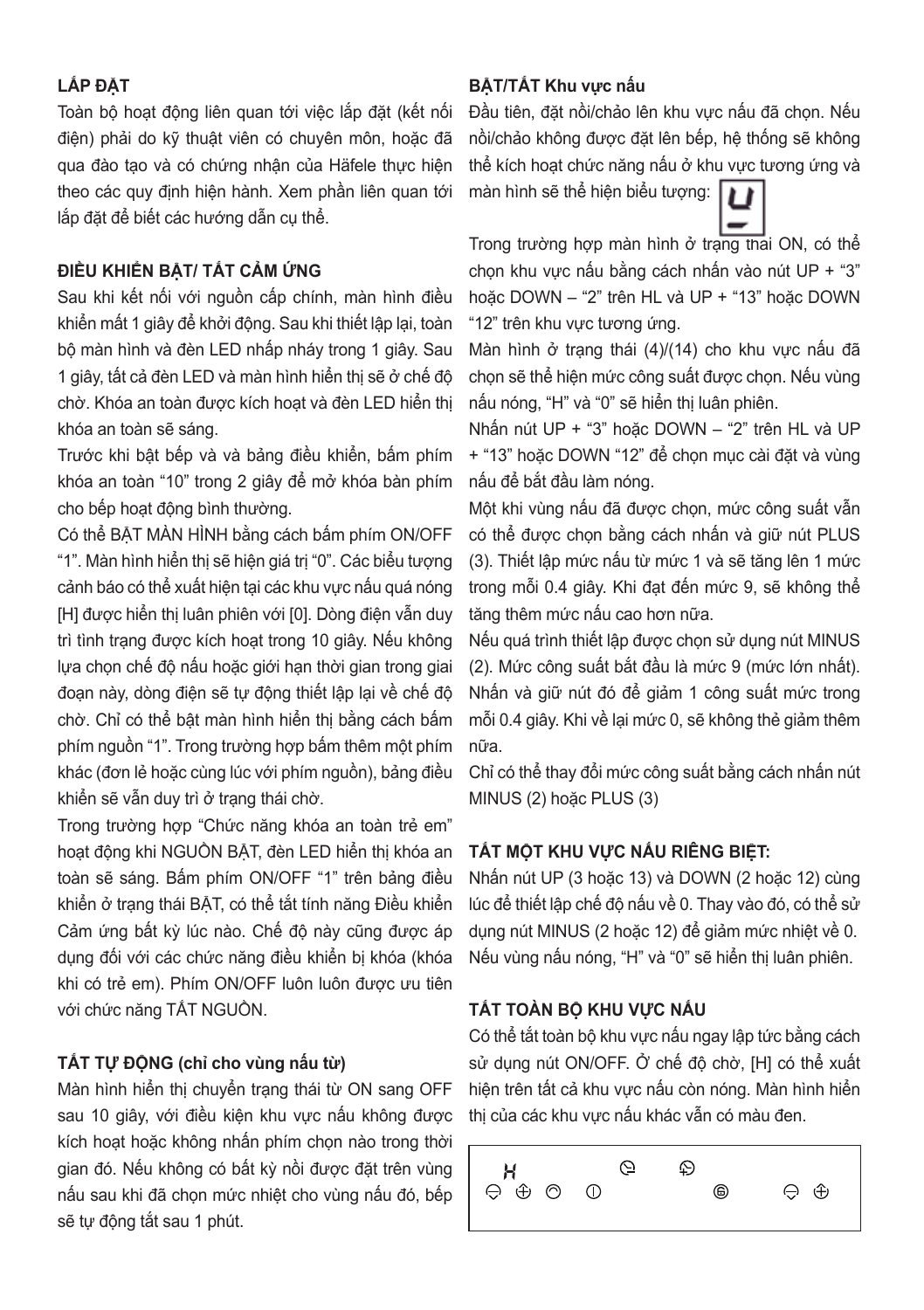## **CÁC MỨC CÔNG SUẤT**

Nguồn điện của khu vực nấu được điều chỉnh ở 9 mức công suất khác nhau; mức tương ứng được hiển thị từ ([1] tới [9]) thông qua đèn LED.



#### **CHỨ NĂNG GIA NHIỆT NHANH**

Chức năng gia nhiệt nhanh có thể được lựa chọn bằng cách chọn mức nấu 9 và sau đó nhấn nút UP (3). Với chức năng này, tất cả các vùng nấu có thể nhận được một nguồn công suất điện trên công suất danh định (số vùng nấu được gia nhiệt nhanh cùng một lúc phụ thuộc vào mức công suất cung cấp cho mỗi vùng nấu khác nhau, mà luôn phải nhỏ hơn công suất tối đa của bếp). Nếu vùng nấu được kích hoạt chức năng này, màn hình sẽ hiện ký hiệu "P". Nếu nguồn nhiệt không đủ, mức nhiệt cho vùng nấu sẽ tự động giảm và hiển thị "r" trong 3 giây theo như mức nhiệt đã được thiết lập trước đó.

Thời gian hoạt động của gia nhiệt nhanh được giới hạn đến 10 phút để bảo vệ dụng cụ nấu ăn. Sau đó chức năng này sẽ tắt tự động, vùng nấu vẫn sẽ tiếp tục hoạt đông ở mức nhiệt "9". Việc sử dụng lại chức năng này có thể được kích hoạt lại sau vài phút.

Nếu nồi được lấy ra khỏi vùng nấu trong quá trình gia nhiệt, chức năng này vẫn được duy trì cho đến khi thời gian cài đặt kết thúc.



### **CHỈ BÁO NHIỆT DƯ**

- Chức năng này thông báo cho người dùng rằng mặt kính vẫn còn ở nhiệt độ nguy hiểm nếu chạm vào các khu vực gần vùng nấu. Nhiệt độ được xác định bởi phép tính toán học và lượng nhiệt dư còn lại được cảnh báo bởi kí hiệu "H" tương ứng trên màn hình.

- Trạng thái nóng và mát được tính toán phụ thuộc vào:
- $\cdot$  Tầng công suất được chon  $(.0^{\circ}$  bis  $.9^{\circ})$
- Thời gian Rơ le Bật/ Tắt.

Hiển thị lượng nhiệt dư ở mỗi khu vực vẫn đang nấu cho tới khi nhiệt độ tính toán nhỏ hơn + 60 °C.



# **CHẾ ĐỘ TẮT TỰ ĐỘNG (Giới hạn thời gian hoạt động)**

Thời gian nấu tối đa sẽ được xác định đối với mỗi khu vực nấu được kích hoạt. Thời gian nấu tối đa phụ thuộc vào mức nấu được chọn. Sau khi hết thời gian nấu tối đa, khu vực nấu sẽ tự động tắt.

Mỗi điều chỉnh trạng thái khu vực nấu (sử dụng nút PLUS, MINUS) sẽ thiết lập lại thời gian nấu giảm dần tới giá trị khởi động ban đầu.



### **NGĂN NGỪA TÌNH TRẠNG KHỞI ĐỘNG NGOÀI Ý MUỐN**

- Hệ thống điện tử sẽ tự động ngắt trong trường hợp sử dụng liên tục các nút xác định trong 10 giây.

- Nếu không có vùng nấu nào được chọn trong vòng 10 giây từ khi kích hoạt bảng điều khiển, thiết bị sẽ trở về trạng thái chờ.

- Khi bản điều khiển được bật, nút nguồn ON/OFF được ưu tiên so với các nút còn lại, vì vậy bản điều khiển có thể được tắt bắt cứ luc nào, thậm chí trong trong trường hợp nhiều phím đang hoạt động.

- Ở trạng thái chờ, hoạt đông liên tục sẽ không được bật lên. Tuy nhiên, trước khi bản điều khiển có thể hoạt động trở lại, thiết bị phải nhận biết rằng tất cả các phím không được kích hoạt

#### **Phím khóa**

Việc khởi động phím khóa – nhấn phím "10" trong 1 giây ở chế độ chờ hoặc chế độ kích hoạt sẽ khóa bảng điều khiển và phím khóa đèn LED "11" được chỉ định sẽ phát sáng.

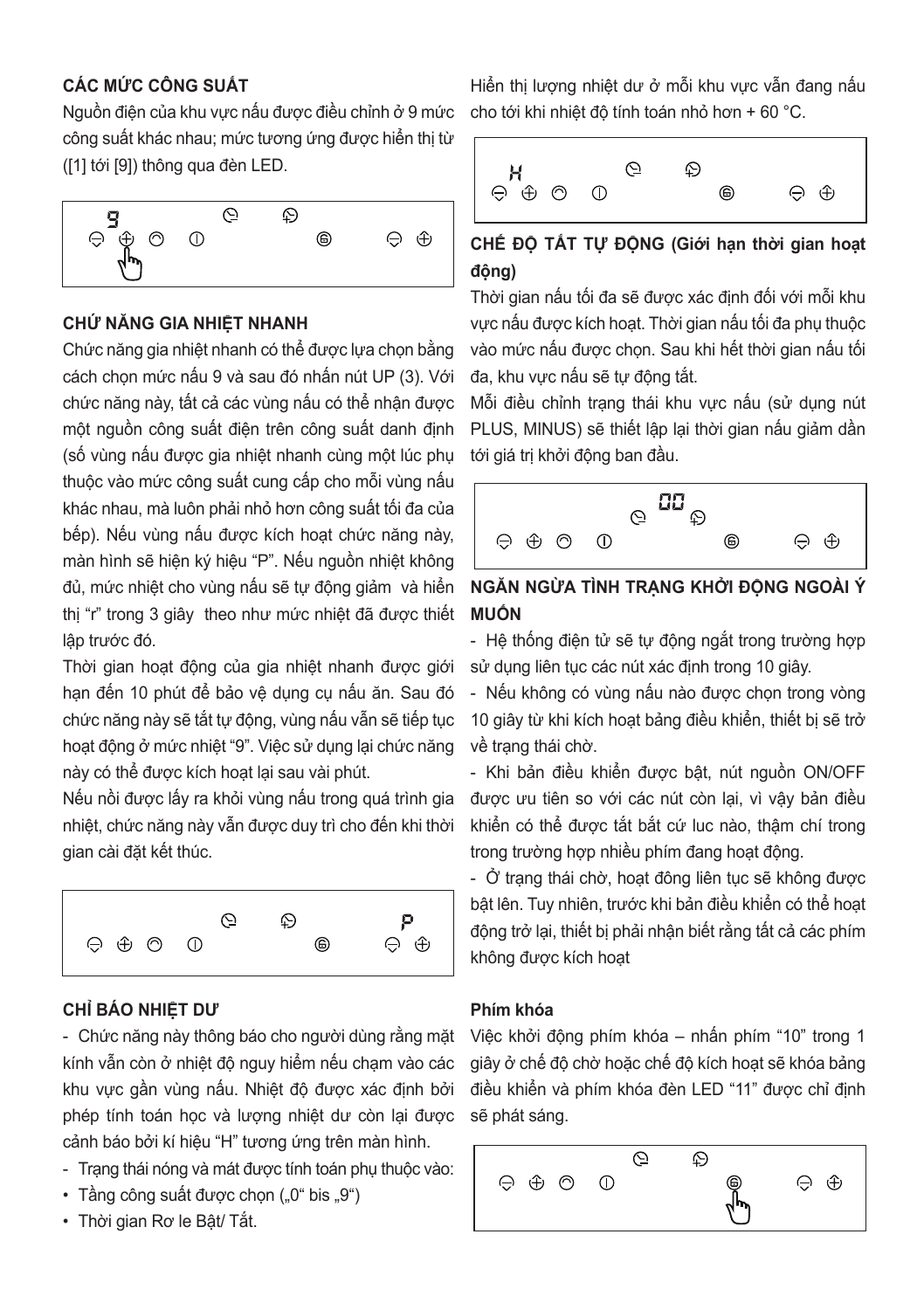chuyển sang OFF và ON trong thời gian đó. Thiết lập hiệu hóa. lại không hủy chức năng này.

#### **MỞ KHÓA ĐỂ NẤU**

nút "10" trong vòng 1 giây và đèn LED sẽ tắt để chỉ chức năng khóa an toàn đã được vô hiệu hóa (11).

#### **PHẢN HỒI ÂM THANH (CÒI BÁO)**

Các hoạt động sau đây xảy ra trong quá trình TC vận báo:

phím.

Âm liên tục, dài hơn khi sử dụng liên tục các phím trong một thời gian dài (≥ 10 giây)

Hết thời gian hẹn giờ.

### **CHỨC NĂNG HẸN GIỜ (TÙY CHỌN)**

Chức năng hẹn giờ cho vùng nấu được chọn, từ 1 đến bảng điều khiển. 99 phút. Khi thời gian hẹn giờ kết thúc, một tín hiệu âm thanh được phát ra và màn hình hiên thị thời gian sẽ **ĐIEU KHIEN HAI VONG NAU CUA VUNG NAU ĐIỆN** tắt. Tất cả các vùng nấu có thể cài đặt một thời gian hẹn giờ khác nhau.



#### **THIẾT LẬP GIÁ TRỊ KHI HẸN GIỜ:**

Kích hoạt chức năng hẹn giờ bằng cách nhấn UP TIMER (8) hoặc DOWN TIMER (7). Màn hình hiển thị thời gian sẽ hiện "00" (9) và "t" sẽ xuất hiện trên màn hình thể hiện công suất cho mỗi vùng nấu với thời gian đang được cài đặt.

Nhấn nút UP (3 hoặc 13) và DOWN (2 hoặc 12) trên **NỒI NẤU (HÌNH 3)**vùng nấu để được cài đặt thời gian; vùng nấu mong muốn được chọn và thời gian hẹn giờ được thể hiện bằng đèn LED cho mỗi vùng nấu. Khi vùng nấu đã được cài đặt chức năng hẹn giờ, nhấn nút UP TIMER (8) hoặc DOWN TIMER (7) để chọn khoảng thời gian mong muốn từ 1 và 99 phút. Giữ nút tăng hay giảm thời gian sẽ làm tăng hay giảm thời gian cần cài đặt nhanh

Bảng điều khiên tiếp tục hoạt động ở chế độ khóa hơn. Nếu không có vùng nâu nào được chọn chức năng cho đến khi được vô hiệu hóa, thậm chí khi nó được hẹn giờ trong vòng 5 giây, chức năng hẹn giờ sẽ bị vô

> Sau khi chọn vùng nấu để cài đặt thời gian, thời gian phải được chọn trong vòng 5 giây, nếu không chức năng này sẽ tự động bị vô hiệu hóa.

Đê báng điêu khiên hoạt động lại bình thường, nhân Thời gian hẹn giờ sẽ băt đâu 5 giây sau được chọn. Khoảng thời gian mong muốn có thể được điều chỉnh trong lúc chức năng này đang hoạt động bằng cách nhấn nút UP TIMER (8) hoặc DOWN TIMER (7). Thời gian hẹn giờ mới sẽ bắt đầu 5 giây sau khi được thiết lập.

hành được phán hôi thành âm thanh nhờ vào một còi nhân cùng lúc hai nút UP TIMER (8) và DOWN TIMER Một âm đơn, ngắn khi kích hoạt thường xuyên một DOWN TIMER (7) cho đến khi màn hình hiển thị thời Để vô hiệu hóa chức năng hẹn giờ vào bất cứ lúc nào, (7). Cũng có thể tắt chức năng này bằng cách nhấn nút gian về "00"

> Khi hết thời gian hẹn giờ, vùng nấu đã được chọn sẽ tắt và màn hình báo hẹn giờ (9) và đèn LED hiển thị hẹn giờ sẽ tắt và một tín hiệu âm thanh cảnh báo được phát trong vòng 1 phút. Để hủy âm thanh này trước khi thời gian cài đặt kết thúc, bấm bất cứ phím nào trên

Khi vùng nấu điện được kích hoạt, cả hai vòng nấu sẽ được bật lên cùng một lúc. Việc kích hoạt vòng nấu ngoài được báo hiệu bởi đèn báo (6). Nếu chỉ dùng vòng nấu bên trong, vòng nấu bên ngoài có thể được tắt bằng cách sử dụng nút (5). Bấm nút (5) một lần nữa để bật lại vòng nấu bên ngoài và đèn báo (6) sẽ sáng để báo hiệu.



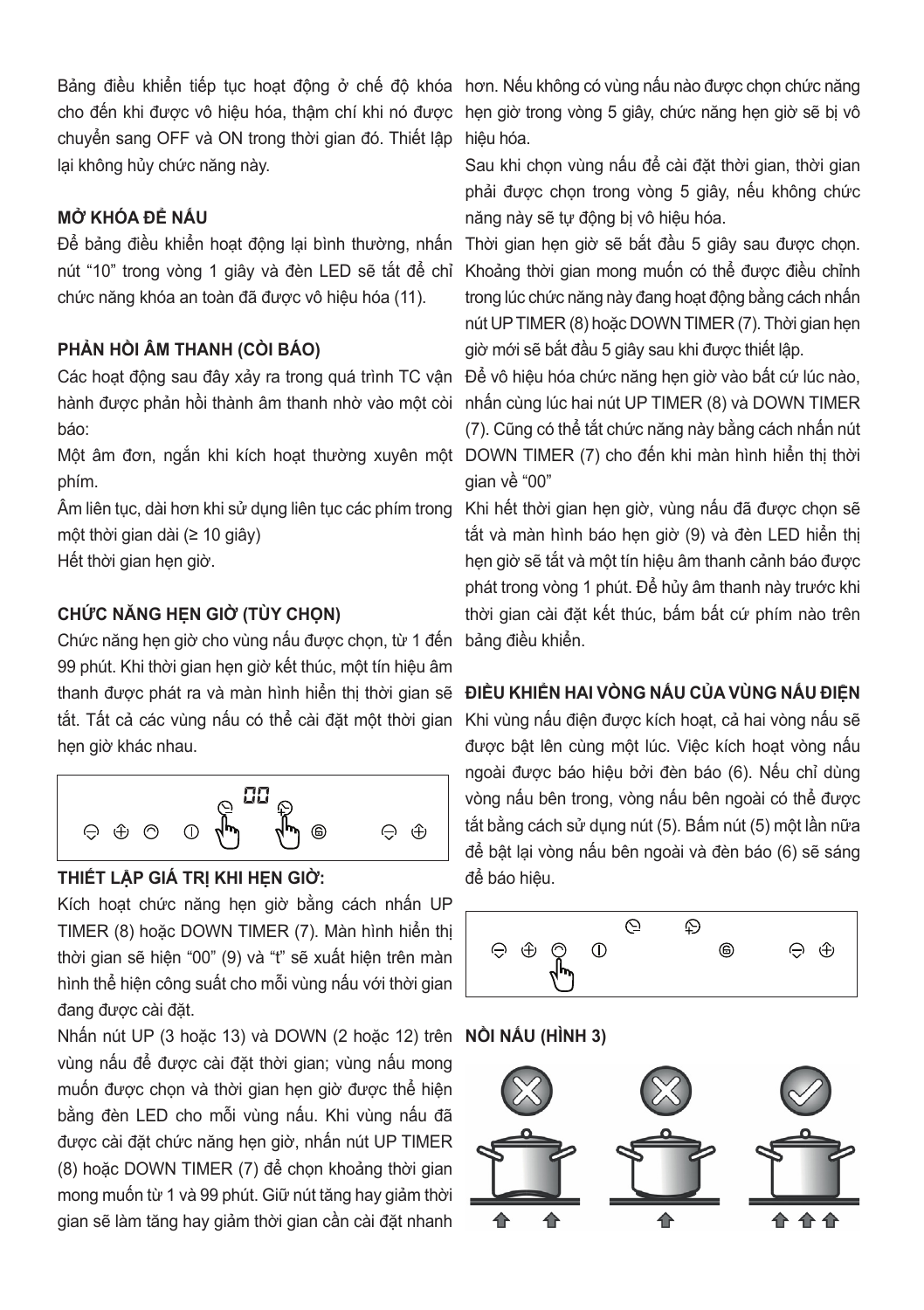- Nồi nấu hút từ tính là nồi nấu phù hợp với bếp từ.

- Tốt nhất nên dùng loại nồi đặc biệt phù hợp với bếp từ.

- Nồi có đáy dày và bằng phẳng.

- Nồi có đường kính bằng với đường kính khu vực nấu trên bếp sẽ đảm bảo tận dụng tối đa điện năng.

- Nồi có đường kính nhỏ hơn sẽ làm giảm khả năng tận dụng điện năng, nhưng không gây thất thoát năng lượng. Tuy nhiên chúng tôi vẫn khuyến nghị không nên sử dụng nồi có đường kính nhỏ hơn 10 cm.

- Nồi bằng thép không gỉ với nhiều lớp hoặc đáy bằng thép không gỉ đặc biệt thích hợp với bếp từ.

- Đáy nồi bằng gang thích hợp hơn đáy nồi bằng sứ để tránh làm xước mặt pyroceram của bếp.

- Chúng tôi khuyến cáo không sử dụng nồi bằng thủy tinh, sứ, đất, đồng hoặc thép phi từ tính.

#### **BẢO DƯỠNG (HÌNH 4)**



Sử dụng mũi cạo để loại bỏ ngay lập tức các mảnh vụn giấy bạc, thực phẩm tràn, dầu mỡ văng, vết đường cháy và thực phẩm có lượng đường cao khỏi bề mặt bếp để tránh làm hỏng bếp.

Sau đó vệ sinh mặt bếp bằng khăn sạch và chất tẩy rửa thích hợp rồi rửa lại bằng nước sạch và lau khô bằng khăn mềm. Không sử dụng bọt biển hoặc vải cứng để vệ sinh dưới bất kỳ trường hợp nào; cũng tránh sử dụng chất tẩy rửa hóa học mạnh như thuốc xịt lò nướng và thuốc tẩy.

# **Hướng dẫn lắp đặt**

## **LẮP ĐẶT**

Những hướng dẫn này dành cho kỹ thuật viên lắp ráp nhằm hướng dẫn cách lắp đặt, điều chỉnh và bảo dưỡng theo quy định và tiêu chuẩn hiện hành. Chỉ tiến hành lắp đặt khi thiết bị đã được ngắt kết nối khỏi nguồn điện.

#### **ĐỊNH VỊ (HÌNH 5)**

Giá đỡ được thiết kế đặc biệt vừa với thiết bị như được thể hiện trong hình tương ứng. Phủ keo theo đường chu vi khu vực đặt bếp nấu. Không lắp đặt bếp trên lò nướng, nếu muốn lắp đặt trên lò nướng, phải đảm bảo như sau:

- Lò nướng được trang bị hệ thống làm mát thích hợp.
- Không có tình trạng rò khí nóng từ lò nướng lên bếp.
- Trang bị cửa thông khí thích hợp như trong hình



#### **HÌNH 5**

| $1770$ mm | $1450$ mm | $1710 \text{ mm}$ $1410 \text{ mm}$ | $167$ mm |
|-----------|-----------|-------------------------------------|----------|

#### **HÌNH 6**